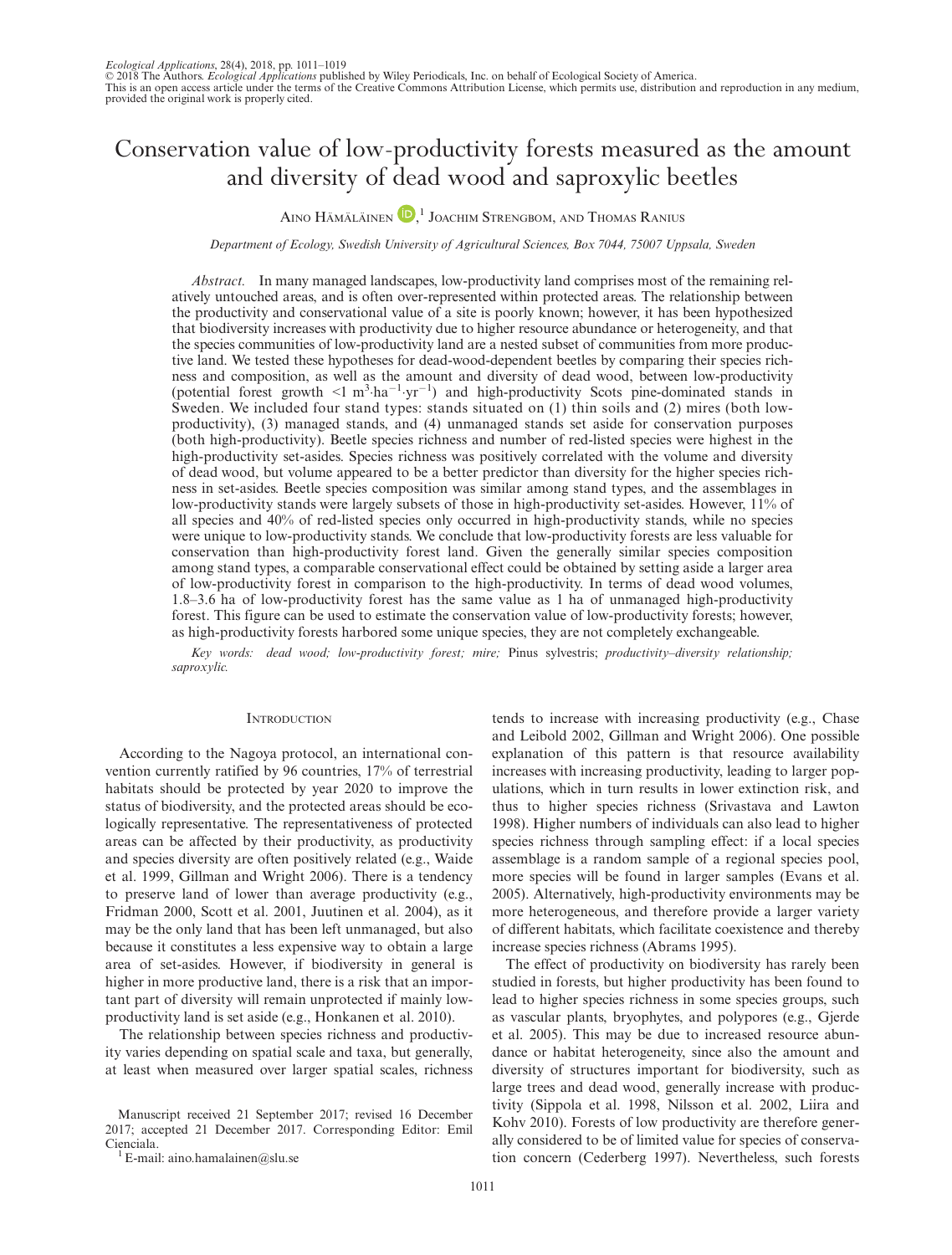1012 **AINO HAMÄLÄINEN ET AL.** Ecological Applications Ecological Applications Vol. 28, No. 4

might host special assemblages of species, e.g., certain insects and lichens associated with slow-growing trees in sun-exposed habitats that are not found on more productive stands (Cederberg 1997). Since forests with lower productivity are often less affected by forest management, e.g., logged less intensively (Storaunet et al. 2005), they may also be valuable for species requiring long habitat continuity.

Especially in countries where forests are intensively managed, low-productivity forests may constitute a large proportion of all remaining unmanaged forest land. For instance in Sweden, low-productivity forests (defined as land with an annual wood production rate  $\leq 1 \text{ m}^3/\text{ha}$  cover 18% of the forested land (Swedish Forest Agency 2014) and should, according to the current forestry law, be left unmanaged. Thus, they constitute 72% of all forest land exempted from forestry (Swedish Forest Agency 2014). To our knowledge such general restrictions do not exist in other regions, but low-productivity forests are nevertheless often over-represented within protected areas (e.g., Finnish Forest Research Institute 2014) and less affected by forest management (e.g., Storaunet et al. 2005). Since low-productivity forests are managed less intensively, they have usually been given only little attention by conservation biologists and there is thus a lack of knowledge on the conservation value of these forests. There are no empirical studies specifically examining the species assemblages in low-productivity forests and it is not known whether low-productivity stands represent a similar habitat type as more high-productivity forests. It is thus not possible to determine whether they should be included in the area of protected forest land, or be considered as a separate, distinct habitat type when assessing conservation targets. Therefore, it is necessary to obtain more knowledge on the biodiversity in low-productivity forests and compare them to more productive forest land to properly assess their conservational value.

In this study, we examine the importance of low-productivity boreal forests for saproxylic (i.e., dead-wood-dependent) beetles. We survey beetle assemblages in two different types of low-productivity forests, stands on thin, rocky soils and mires (the main categories of low-productivity forest in Fennoscandia), and in two types of high-productivity forests, including older managed stands and unmanaged, voluntarily set-aside stands. This is done in four regions in a south-north gradient in Sweden. Along the south-north gradient, there is not only a difference in climate, but also a difference in management history, with a longer history of more intensive management in the south (Angelstam 1997).

We hypothesize that beetle species richness is higher in high-productivity forests due to higher resource abundance (volume of dead wood) or heterogeneity (diversity of dead wood). Due to a harsher climate and generally lower productivity, we expect the overall species richness to be lower in the north than in the south. Among the low-productivity forest types, we expect those on thin soils to be more species rich than those on mires, as they may be more variable in productivity and microclimate, i.e., more heterogeneous. Furthermore, we expect that the species composition will differ between high-productivity and low-productivity stands, as they at least in part represent different environment. For instance, certain species, due to their affinity for slow-growing trees, sun-exposed habitats, or requirement of long habitat continuity, may occur predominantly in low-productivity forests. To test these hypotheses, we compare the beetle assemblages as well as dead wood volume and diversity in low-productivity and high-productivity stands. We assess whether species richness differs among high-productivity and low-productivity stands and whether the possible differences are explained by resource abundance or heterogeneity. Second, we examine whether the beetle assemblages in lowproductivity stands are distinct or a subset of those in highproductivity stands. In addition, we estimate the standing volume and tree growth rate to validate the categorization of stands as high-productivity or low-productivity.

# **METHODS**

# Data collection

Saproxylic beetle assemblages and forest structure were surveyed in 192 Scots pine (Pinus sylvestris)-dominated forest stands located in four different vegetation zones in Sweden (Fig. 1; hemiboreal, southern boreal, middle boreal, and northern boreal vegetation zones (Ahti et al. 1968)). In all four zones, Norway spruce (Picea abies) and Scots pine are the two dominating tree species and, in low-productivity forests, Scots pine is always dominating. We included four different types of stands: two types of low-productivity stands (forested mires and stands on "thin soil," i.e., on rocky outcrops, hilltops, or bare rocks) and two types of highproductivity stands (old managed stands and unmanaged set-asides). The stands were arranged in blocks of four, each



FIG. 1. Location of the study regions (HB, hemiboreal; SB, southern boreal; MB, middle boreal; NB, northern boreal) in Sweden.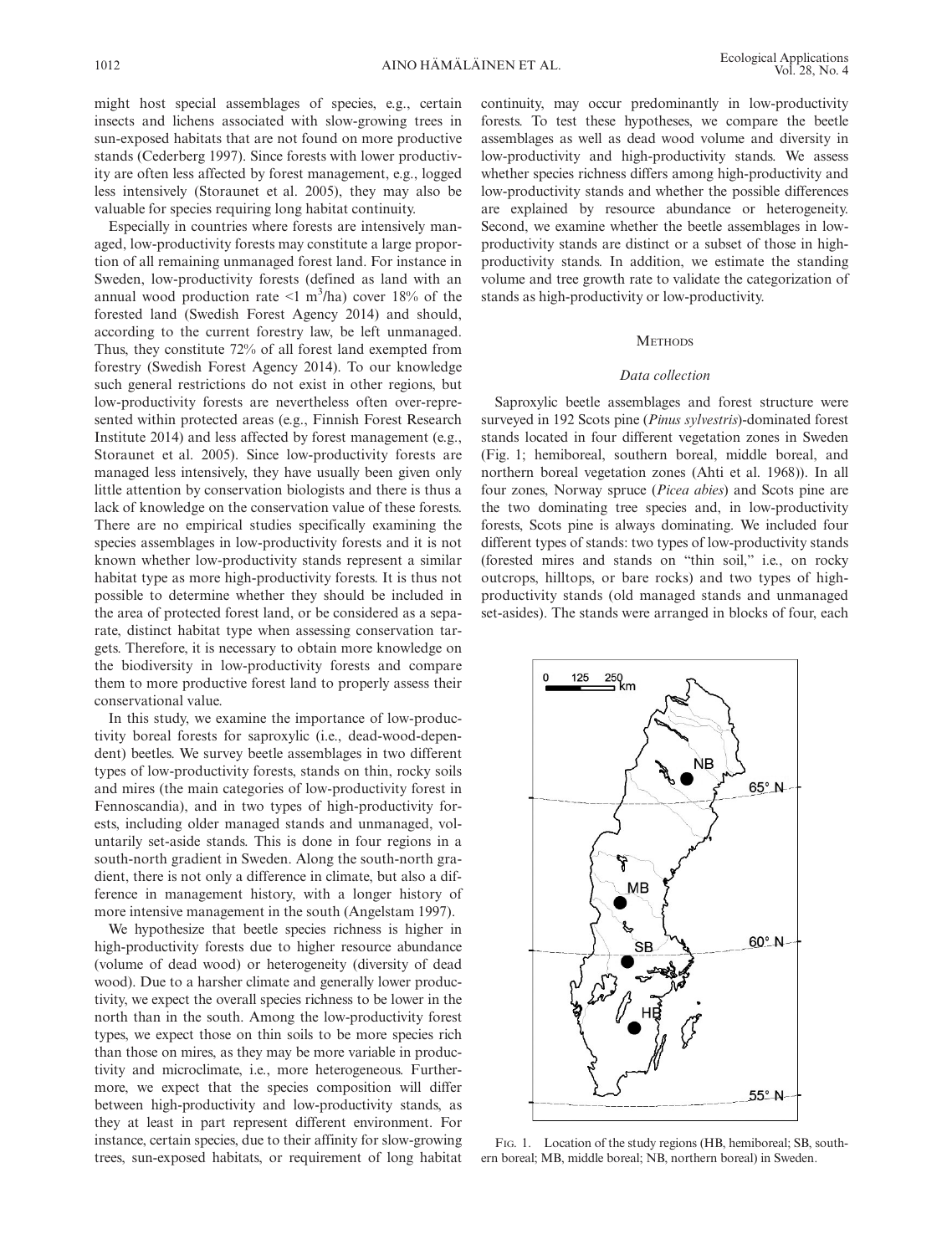block including all four stand types. Within each of the four regions, we had 12 blocks of stands, i.e., a total of 48 stands.

We selected study stands based on stand information provided by the landowner, the forest company Sveaskog AB. In each of the four regions included in our survey, we first selected 12 pine-dominated stands (pine basal area >60%) that were set aside from forestry based on their presumed conservational value (assessed indirectly by occurrence and availability of a number of structural indicators, such as old trees and standing and downed dead wood). Close to each of the 12 set-asides, we selected two low-productivity stands (one located in mire and one on thin soil) that, according to the information from the landowner, fulfilled the following criteria: pine-dominated stands with a tree cover >10% of the ground area but a potential annual timber productivity  $\leq 1$  m<sup>3</sup> per ha. Finally, to each of the triplets, we selected a mature (>80 yr old) high-productivity managed pine forest (pine basal area >60%). Since all chosen stands were pinedominated, their average productivity was likely lower than the overall average in the studied regions.

The fieldwork was conducted during spring and autumn 2016, since the largest number of dead-wood-dependent beetle species occur as adults at that time (Wikars et al. 2005). The reason for this is that, for many species, the adults emerge in the autumn and hibernate and can thus be found both in spring and autumn. Eight study plots with a radius of 20 m were set up in each stand (i.e., the total area surveyed was 1.005 ha per stand). Within the plots, beetles were searched on standing and downed pine dead wood with a diameter of >10 cm and length of >2 m (including all dead trees that were completely inside the plots and every second of the downed dead trees that crossed the plot border). Diameter, length, proportion of bark left, type (standing or fallen tree), and age (died within last two years with needles still present or older) were recorded for all dead wood items, but to keep the survey effort reasonable, a maximum of five dead wood items per plot were surveyed for beetles. However, only a very small proportion of plots (14 out of the total of 1,536 plots) contained more than five dead wood items, which implies that nearly all dead wood items within the plots were included in the beetle survey. To obtain a comparable measure, we surveyed a constant area of  $0.6 \text{ m}^2$ (equaling a tree with a diameter of 10 cm surveyed to the height of 2 m) per dead wood item. First, the trunks were searched visually to record all beetle galleries. Second, any loose bark and soft wood (to a depth of approximately 5 cm) was removed and sieved and all beetles (both adults and larvae) found this way were identified and recorded. Adults that could not be identified in the field were collected for a later laboratory identification. Many larvae and galleries were only identified to genus level as, in many cases, it is impossible to identify them to the species level. In addition to these measures, we also measured the basal area of all living trees (with a relascope), and the diameter, height (using a hypsometer), and age of one living Scots pine (randomly selected among the larger pines) at each plot.

## Statistical analyses

The volume of intact dead trees was calculated using Laasasenaho's (1982) volume function for pine and of broken trees using the geometric formula for a circular cylinder for broken trees. The diversity of dead wood was calculated as the number of different dead wood types present in each stand (Siitonen et al. 2000). The dead wood items were classified into 18 types based on three characteristics that are important for saproxylic organisms (Dahlberg and Stokland 2004): diameter (10–20, 20–29, or ≥30 cm), position (standing or downed) and decay stage (estimated on a three-point scale based on the age of the trees and presence of bark: fresh trees that had died within the last two years, older trees with bark still present, or older trees without bark).

To obtain an estimate of stand productivity, we calculated average tree growth rates by dividing the volume of living trees (assessed from tree height and basal area, Cernold [1981]) by the average tree age. Note that this method may underestimate the growth rates for managed stands if these have been thinned in the past, as well as for older stands since an increasing proportion of the accumulated growth will disappear due to tree mortality as the stand ages.

We used two-way analysis of variance to compare stand structure among stand types and regions; the tested variables were tree growth rate, stand volume, the average age and basal area of living trees, total dead wood volume, dead wood diversity, proportion of standing dead trees and mean diameter of dead wood items (in each of these stands considered as samples).

To compare the beetle species richness among the four stand types we used sample-based rarefaction curves with 95% confidence limits (Hsieh et al. 2016a). We constructed the rarefaction curves by considering stands as samples (stands constitute a standardized sample with a constant area surveyed and, with the exception of a few stands that contained extremely high amounts of dead wood, all dead wood items within the study plots surveyed) and using presence–absence data on the species' occurrence in the stands. The rarefaction curves were constructed independently for each of the four regions.

To examine the effect of stand-scale factors on beetle species richness, we modeled the number of species per stand using generalized linear mixed models (GLMMs) with Poisson distribution and logarithmic link function. Block (i.e., the group of four stands) was included as a random variable, while the potential explanatory variables were region and the volume and diversity of dead wood. Although the volume and diversity of dead wood were moderately correlated (Pearson's  $r = 0.52$ ), there was no apparent collinearity between these variables since the variable inflation factor (VIF) < 3 (Zuur et al. 2010) and both variables were kept in the model. To enable comparisons of effect sizes, we standardized the variables included (Gelman 2008). We generated a set of models including all possible combinations of the explanatory variables and compared these using Akaike's information criteria corrected for sample size  $(AIC<sub>c</sub>)$ . Since we were unable to detect a single best model, we included all models with a difference of  $AIC_c < 4$ , and performed model averaging over these models to estimate the effect sizes for each explanatory variable (Grueber et al. 2011). The models are presented in Appendix S1. In addition, we calculated relative importance of each of the explanatory variables (RVI) by summing the  $AIC_c$  weights of all models in which the variables occurred.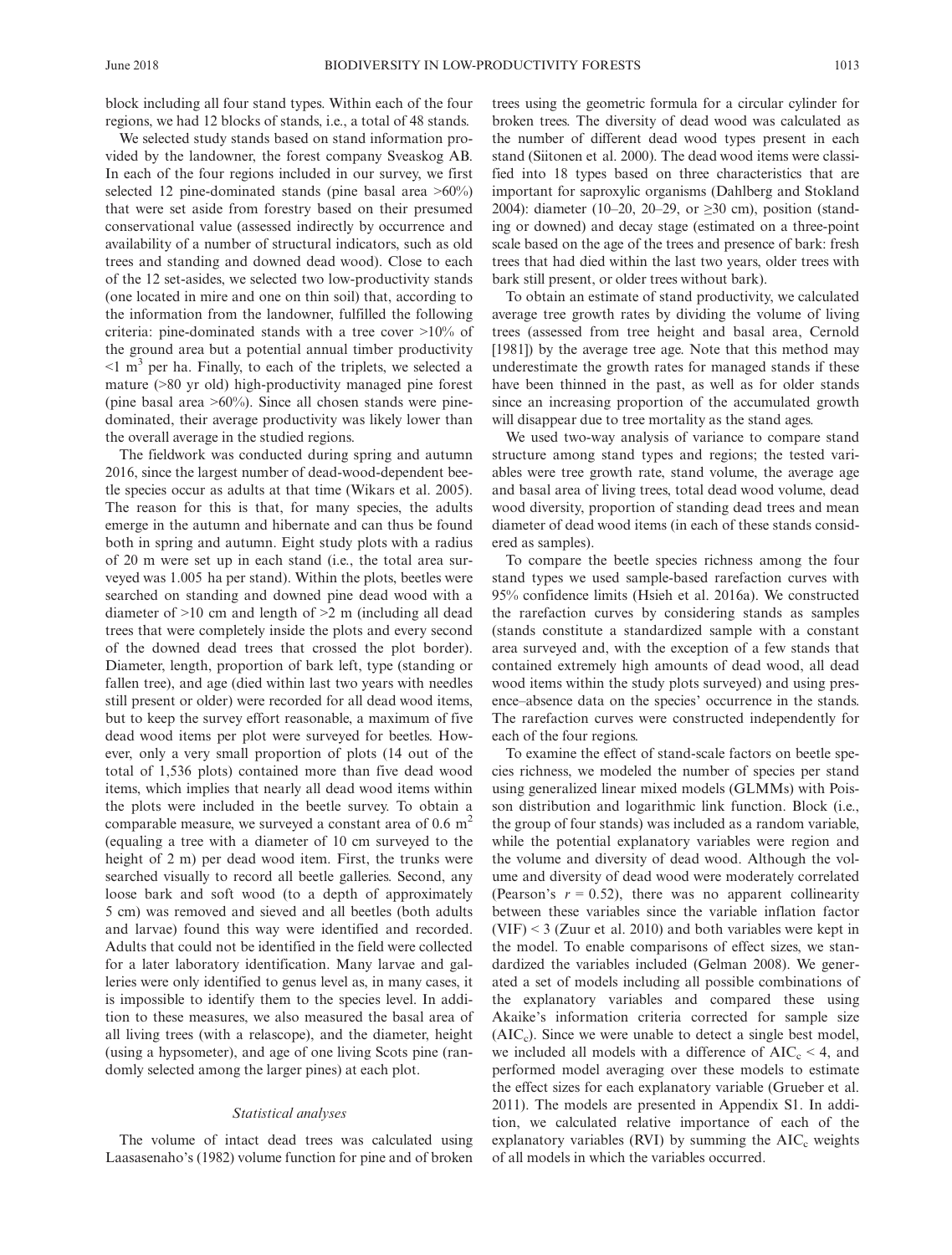Red-listed species were too few to be analyzed as a separate group. Therefore we only counted the numbers of red-listed species occurring in different stand types. We considered all species that have been included in the Swedish Red lists published during the period 2000–2015 (the Red lists are updated every five years; Swedish Species Information Centre 2015).

We used permutational multivariate analysis of variance (PERMANOVA; Anderson 2001) to test whether the composition of beetle communities differed between stand types. The PERMANOVAs were run separately for each region, performing 5,000 permutations, using the Bray-Curtis dissimilarity measure and data on species' abundances (number of observations per stand). Rare species that occurred in only one or two stands within the entire data set (a total of 18 species) were excluded from the analysis. To illustrate the community composition, we performed nonmetric multidimensional scaling (NMDS) separately for each region. The NMDS were run using Bray-Curtis dissimilarity measure, performing 500 runs with random starting configurations for the real data, and searching for two-dimensional solutions. In addition, we examined the nestedness of the species communities, i.e., whether the communities with lower species number were a subset of the more species-rich communities. This was done by calculating the proportion of the species found in a particular stand type that also occurred in the more species-rich stand types within the same region. Finally, we calculated the numbers of unique species for each stand type, as well as for highproductivity and low-productivity stand types within each region, again excluding rare species.

All statistical analyses were performed with R 3.3.1 (R Core Team 2016), using package iNEXT (Hsieh et al. 2016b) for the rarefaction curves, packages lme4 (Bates et al. 2015), MuMIn (Barton 2016), arm (Gelman and Su 2016), and car (Fox and Weisberg 2011) for the GLMMs, and packages vegan (Oksanen et al. 2016) and rvaIDEmemoire (Hervé 2016) for the PERMANOVAs and NMDS.

#### **RESULTS**

## Species richness

In total, we made 7,432 observations (on average 38.7 per stand; an observation refers to a species occurring on one dead wood item) of 90 species of saproxylic beetles. Of these, 22 had, at some point during the period 2000–2015, been Red-listed in Sweden, and 13 are Red-listed according to the most recent Red list (Swedish Species Information Centre 2015; Appendix S2). The species richness was overall higher in more productive forest types; in all regions, the species richness was highest in set-asides and lowest in stands on mires. Managed stands had similar species richness as stands on thin soils, except for the northernmost region where stands on thin soils were more species rich. Of the two lowproductivity stand types, stands on thin soils had generally higher species richness than stands in mires (Fig. 2). The highest number of Red-listed species, 16, were found in the set-asides, while 13 were found in stands on thin soils, 10 in managed stands and 8 in stands in mires. This pattern was consistent also for the species included in the most recent Red list (11 species found in set-asides, 8 in stands on thin soils, 5 in managed stands, and 4 in mires).



FIG. 2. Sample-based rarefaction curves (with 95% confidence limits) presenting the cumulative number of beetle species relative to the number of surveyed stands in the different stand types and regions.

At the stand level, species richness was positively correlated with both volume and diversity of dead wood (Table 1). After controlling for the effects of dead wood volume and diversity, region was less important; the only difference was slightly lower species richness in southern boreal than in hemiboreal stands.

## Species composition

The community composition differed among stand types in the hemiboreal and northern boreal regions (PERMA-NOVA  $P = 0.04$  and  $P \le 0.001$ , respectively; Appendix S3), while no differences were observed in the other regions  $(P = 0.34$  and 0.07 for southern and middle boreal regions,

TABLE 1. The model-averaged parameter estimates (with 95% confidence intervals) for the GLMM of stand-scale beetle species richness (hemiboreal used as a reference level for the region).

| Factor              | Estimate | 95% CI         | RVI  |
|---------------------|----------|----------------|------|
| Intercept           | 2.509    | 2.42, 2.59     |      |
| Region              |          |                | 0.26 |
| Southern boreal     | $-0.137$ | $-0.27, -0.01$ |      |
| Middle boreal       | $-0.074$ | $-0.20, 0.06$  |      |
| Northern boreal     | $-0.053$ | $-0.19, 0.08$  |      |
| Dead wood volume    | 0.521    | 0.35, 0.69     | 1.00 |
| Dead wood diversity | 0.215    | 0.05, 0.38     | 1.00 |

Note: RVI, relative importance of explanatory variables.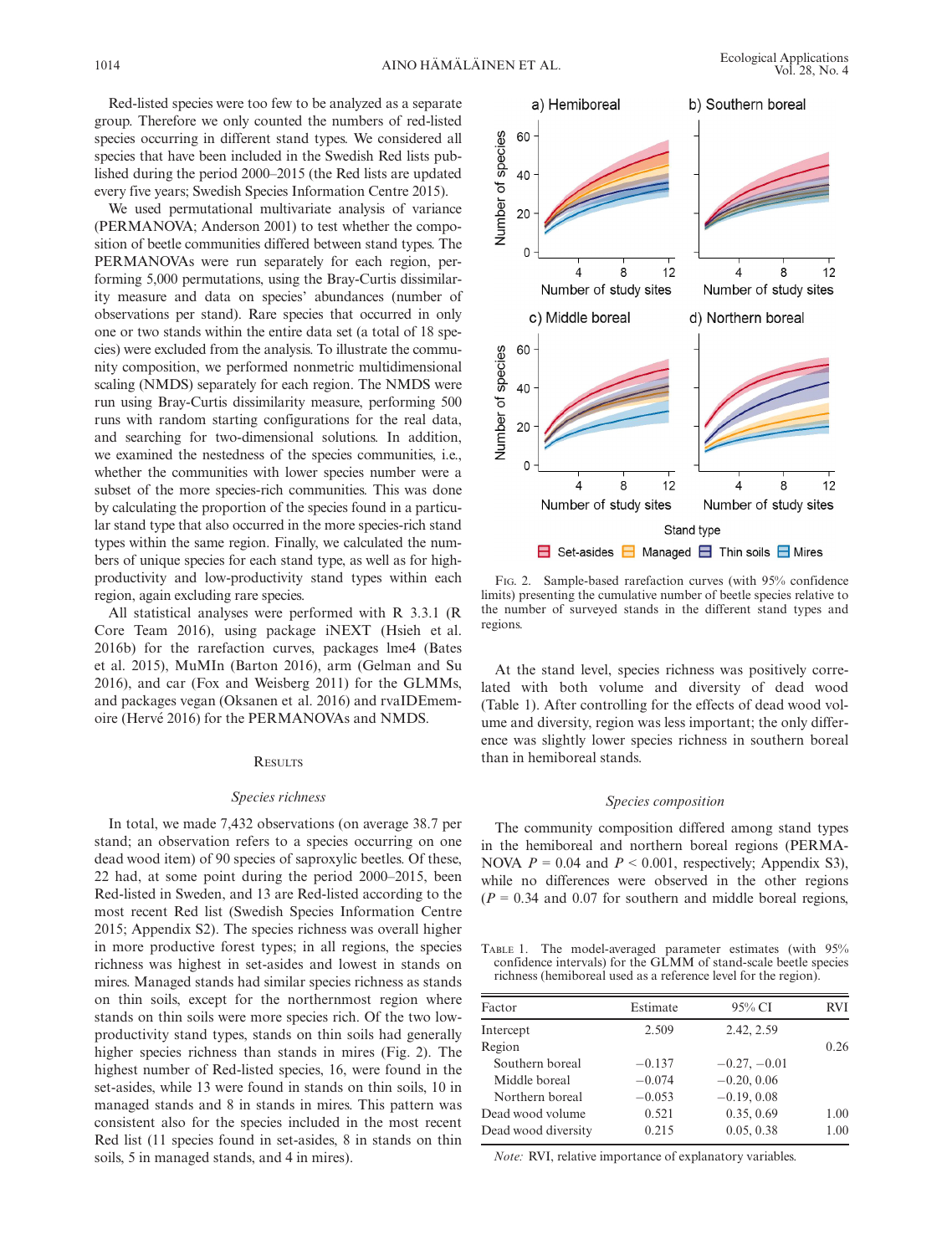| Stand type              | Hemiboreal | Southern boreal | Middle boreal | Northern boreal | All regions |
|-------------------------|------------|-----------------|---------------|-----------------|-------------|
| Set-asides              | 5(2)       | 8(2)            | 8(2)          | 12(3)           | 5(4)        |
| Managed forests         | 5(0)       | 0(0)            | 1(0)          | 1(0)            | 0(0)        |
| Thin soils              | 3(0)       | 2(0)            | 5(1)          | 3(0)            | 0(0)        |
| Mires                   | 0(0)       | 1(0)            | 1(0)          | 0(0)            | 0(0)        |
| Productive stands       | 17(2)      | 11(2)           | 13(2)         | 14(3)           | 8(4)        |
| Low-productivity stands | 3(0)       | 5(0)            | 6(1)          | 4(0)            | 0(0)        |

TABLE 2. Numbers of unique species, i.e., species found from only one stand type or on only high-productivity or low-productivity stands within a region.

Notes: Numbers are given for all species and species red-listed in Sweden in the latest assessment in 2015 (in parentheses). Species found on fewer than three stands within the whole data (18 out of 90 for all species, 3 out of 13 for red-listed species) are excluded.

respectively). These patterns are also illustrated in the NMDS graphs (Appendix S4). In the northern boreal region species composition differed among all stand types (pairwise comparisons:  $P < 0.05$ ), except for mires and stands on thin soils that had similar species communities (pairwise comparison:  $P = 0.13$ ). In the hemiboreal region, there were no differences among stand types (pairwise comparisons:  $P > 0.05$ ). Within each of the regions, forests on high-productivity land harbored more unique species than forests on low-productivity land (Table 2). When assessed across all regions, only setasides hosted unique species, and the species communities on low-productivity land were nested subsets (measured as the percentage of shared species between stand types) of those found on more productive land (Table 3).

## Stand structure

The characteristics of living trees and dead wood differed among stand types. The productivity (measured as growth

TABLE 3. Total numbers of beetle species observed in the different stand types within each region and the nestedness of species communities, here expressed as the proportion of species common to both stand types within a region.

|                 |         | Common species (% of<br>all species) with |            |         |
|-----------------|---------|-------------------------------------------|------------|---------|
| Stand type      | Species | Set-asides                                | Thin soils | Managed |
| Hemiboreal      |         |                                           |            |         |
| Set-asides      | 55      |                                           |            |         |
| Thin soils      | 36      | 32 (86)                                   |            | 27(75)  |
| Managed forests | 45      | 40 (89)                                   |            |         |
| <b>Mires</b>    | 33      | 32(97)                                    | 25(76)     | 29 (88) |
| Southern boreal |         |                                           |            |         |
| Set-asides      | 45      |                                           |            |         |
| Thin soils      | 35      | 28 (80)                                   |            |         |
| Managed forests | 32      | 26(81)                                    | 24 (75)    |         |
| <b>Mires</b>    | 30      | 23(77)                                    | 22(73)     | 20(67)  |
| Middle boreal   |         |                                           |            |         |
| Set-asides      | 50      |                                           |            |         |
| Thin soils      | 41      | 35(85)                                    |            |         |
| Managed forests | 38      | 34(90)                                    | 31 (82)    |         |
| <b>Mires</b>    | 28      | 25 (89)                                   | 23 (82)    | 21 (75) |
| Northern boreal |         |                                           |            |         |
| Set-asides      | 52      |                                           |            |         |
| Thin soils      | 43      | 37 (86)                                   |            |         |
| Managed forests | 27      | 25(93)                                    | 25 (93)    |         |
| Mires           | 20      | 19(95)                                    | 20 (100)   | 17(85)  |

rate, standing volume, and basal area of living trees) was higher in high-productivity than low-productivity stands, thus validating the a priori categorization, and stands on thin soils had higher productivity than stands in mires (Fig. 3a–c, Table 4). Tree age was highest in set-asides followed by stands on thin soils (Fig. 3d, Table 4). The volume of dead wood was highest in set-asides and lowest in mires, but did not differ between stands on thin soils and managed stands (Fig. 4, Table 4). Mires had also the lowest dead wood diversity, whereas differences among the other three stand types depended on the region (Fig. 3e, Table 4).

## **DISCUSSION**

## Beetle species richness

This is, to our knowledge, the first study to examine how species richness and community composition differ between high-productivity and low-productivity forests. Our results show that forest on low-productivity land has lower beetle species richness and harbors fewer Red-listed species than set-asides situated on high-productivity land (Fig. 2). This is consistent with the previous observations that species richness generally increases with a productivity gradient within high-productivity boreal forests, for beetles (Stokland 1997, Sippola et al. 2002) as well as for other species groups such as polypores (Gjerde et al. 2005), birds (Stokland 1997, Honkanen et al. 2010), and vascular plants (Chen et al. 2004, Reich et al. 2012).

The positive correlation between species richness and productivity has been suggested to be derived from higher resource availability in more productive environments (e.g., Srivastava and Lawton 1998). Concurrently, we found a positive correlation between species richness and resource availability, here expressed as dead wood volume (Table 1). Furthermore, we also found that both species richness and dead wood volume were higher in the high-productivity setasides than in low-productivity stands. This was expected, as dead wood volume generally correlates with the volume of living trees (Sippola et al. 1998, Ranius et al. 2004), which in turn increases with productivity. In addition, dead wood volume is known to be decreased by forest management (e.g., Siitonen 2001), which was evident also in our data: in high-productivity, managed stands, dead wood volumes as well as species richness were generally similar to those in low-productivity stands. This further emphasizes the importance of dead wood as a driver of beetle species richness. Our results are, thus, in accordance with the suggestion that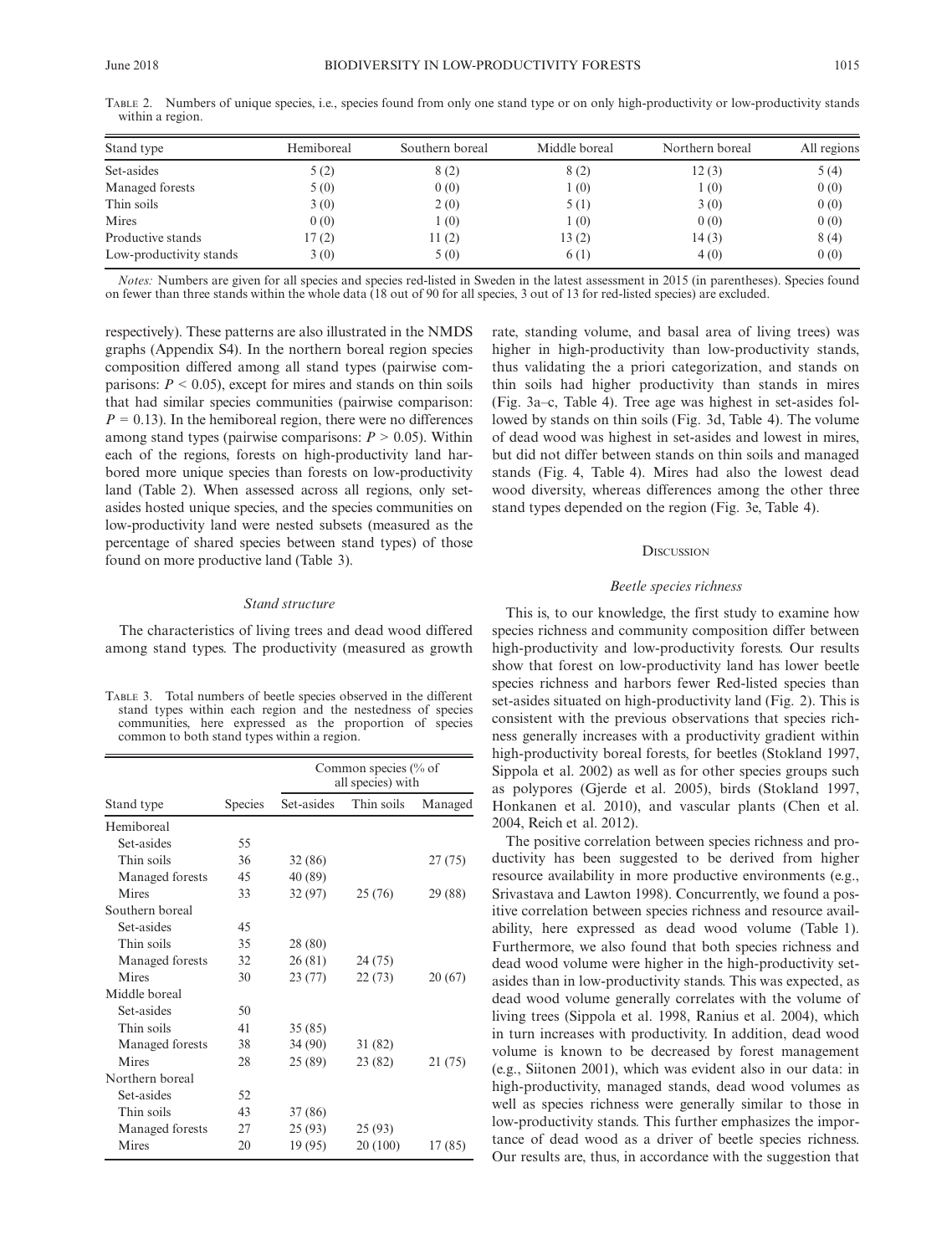

FIG. 3. Growth rate  $(m^3 \cdot ha^{-1} \cdot yr^{-1})$ , volume  $(m^3/ha)$ , basal area  $(m^2)$ , and age of living trees and the diversity of dead wood in the different regions (HB, hemiboreal; SB, southern boreal; MB, middle boreal; NB, northern boreal) and stand types (means  $\pm$  SE).

TABLE 4. The effects of stand type and region on stand structural variables.

|                  | Stand type  |                  | Region      |                  | Stand type $\times$<br>region |                          |
|------------------|-------------|------------------|-------------|------------------|-------------------------------|--------------------------|
| Variable         | $F_{3,176}$ | $\boldsymbol{P}$ | $F_{3,176}$ | $\boldsymbol{P}$ | $F_{9,176}$                   | P                        |
| Living trees     |             |                  |             |                  |                               |                          |
| Tree growth rate | 44.88       | < 0.001          | 13.47       | < 0.001          |                               |                          |
| Standing volume  | 78.32       | < 0.001          | 12.09       | < 0.001          |                               |                          |
| Basal area       | 62.69       | < 0.001          | 12.62       | < 0.001          | 4.15                          | < 0.001                  |
| Tree age         | 21.87       | < 0.001          | 3.91        | < 0.001          |                               |                          |
| Dead wood        |             |                  |             |                  |                               |                          |
| Total volume     | 18.49       | < 0.001          | 1.91        | 0.129            |                               | $\overline{\phantom{a}}$ |
| Diversity        | 18.43       | < 0.001          | 2.57        | 0.056            | 2.77                          | 0.047                    |

Notes: Results are from two-way ANOVAs. The interaction term between stand type and region was included only when it was significant  $(P < 0.05)$ . Results of pairwise comparisons are provided in Appendix S5. Cells with dashes refer to cases where the interaction term was not included in the ANOVA.

higher species richness observed in more productive environments is generated by higher resource availability (for saproxylic species [Sippola et al. 2002, Gjerde et al. 2005, Svensson et al. 2016]; birds [Hurlbert 2004, Evans et al. 2008, Honkanen et al. 2010; vascular plants [Chen et al. 2004, Reich et al. 2012]).

In addition to the amount of resources, we found that also the diversity of dead wood (at the stand scale) correlated positively with beetle richness. This is in accordance with the hypothesis that higher species richness in more productive environments stems from higher habitat heterogeneity (Abrams 1995), and with previous studies reporting that dead wood diversity can be an important driver of saproxylic beetle diversity (e.g., Similä et al. 2003, Lassauce et al. 2011). However, in our study, the dead wood diversity did not vary among stand types as clearly as volume: in most regions, only stands on mires differed by having lower diversity of dead wood than other stand types, while dead wood diversity in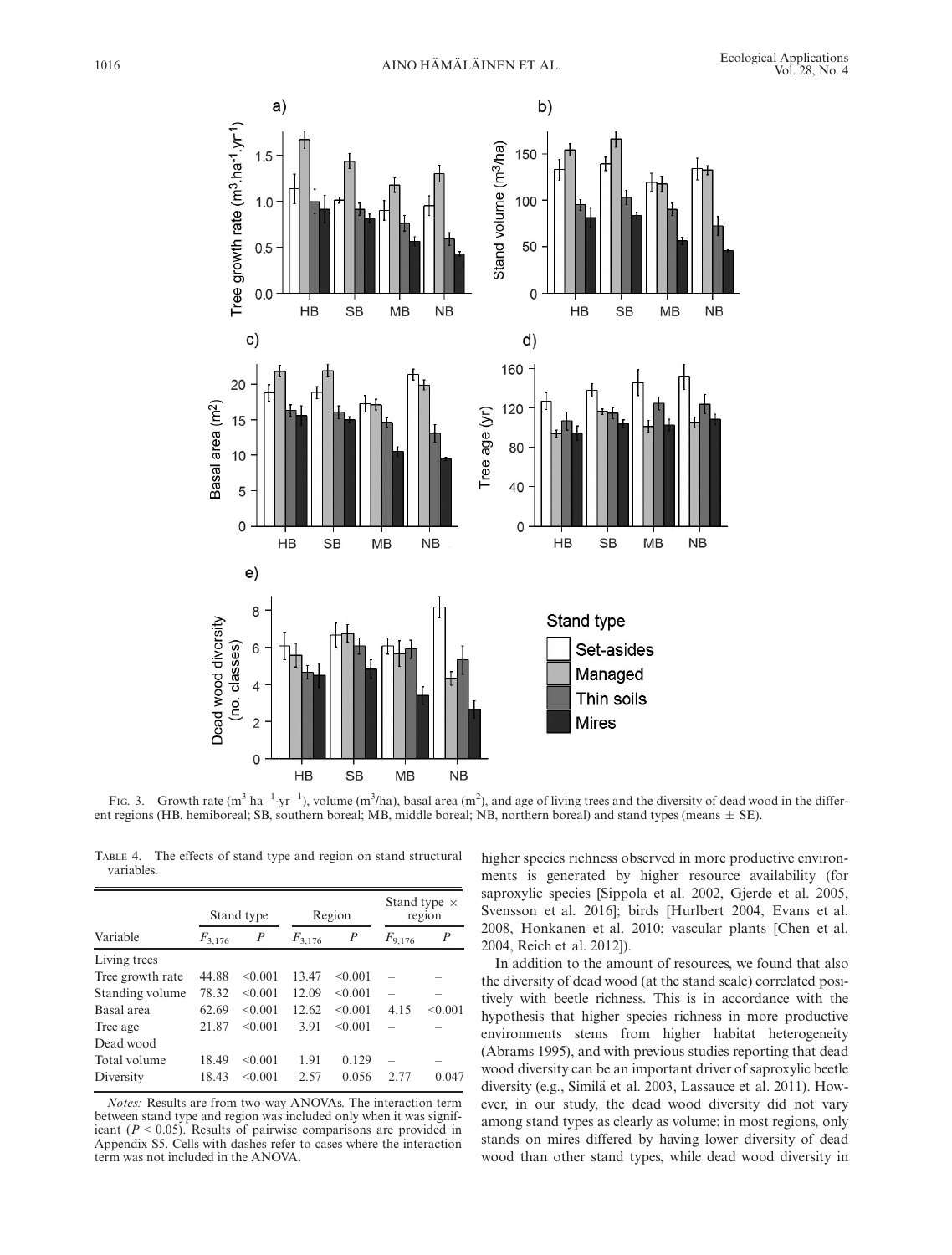

Diameter class □ <20 cm □ 20-30 cm ■ 30-40 cm ■ >40 cm

FIG. 4. Volume of dead wood  $(m^3/ha, means \pm SE)$  in different regions and stand types, divided into diameter classes.

both types of high-productivity stands and low-productivity stands on thin soils was approximately the same. Thus, although we found species richness to be positively correlated to both volume and diversity of dead wood, volume seemed to be more important than diversity in explaining the high richness in high-productivity set-asides. However, disentangling the effects of dead wood volume and diversity is generally difficult (e.g., Seibold et al. 2016) and these two variables were found to be correlated in our data. Thus, the conclusion of their importance should be regarded with some caution. In general, there appears to be little consensus regarding the relative importance of resource amount and heterogeneity in explaining the relationship between productivity and species diversity, as some studies report both to be important (Sippola et al. 2002, Chen et al. 2004, Reich et al. 2012), while others indicate that resource heterogeneity is unimportant (Evans et al. 2008, Honkanen et al. 2010).

Contrary to our hypothesis, we did not find the overall species richness decreasing toward the north. Instead, the regional differences appeared to depend on the stand type, and were best explained by dead wood volumes. The difference in species richness between set-asides and the other stand types was most pronounced in the north. Set-asides had higher dead wood volumes in the northern boreal region than elsewhere, which is possibly explained by differences in the history and intensity of forest use: the human impact has generally been larger in the southern parts of the boreal region (Angelstam 1997), and thus even the set-aside stands have likely often been subject to forestry. In northern regions, set-aside stands remain closer to natural state, with higher dead wood volumes and diversity.

## Beetle species composition

The composition of beetle assemblages was generally similar among stand types, and the species occurring in the lowproductivity stands appeared to be a subset of the species found in the more species-rich set-asides. Thus, we did not find support for the hypothesis that low-productivity stands would host a specific subset of beetle species. It has been hypothesized that certain species would prefer low-productivity stands due to their association with sun-exposed and slow-growing wood that can be common in such forests

(Cederberg 1997). We found higher basal area of living trees in high-productivity than low-productivity stands, suggesting that the sun exposure is indeed different, but apparently this did not affect the species composition. In contrast, many studies on saproxylic insects have reported an effect of sun exposure, but such studies have often compared habitats that show greater contrast in sun exposure compared to our study (e.g., between clearcuts and forests; McGeoch et al. 2007, Sahlin and Ranius 2009) or used sampling methods that measure flight activity rather than abundance (e.g., window traps), and thus may overestimate the positive effect of sun exposure (Sverdrup-Thygeson and Ims 2002, Koch Widerberg et al. 2012; see, however, Lindhe et al. 2005). Also the estimated tree growth rates and standing volumes differed among stand types, as expected. In managed stands, both growth rates and standing volume were much higher than those of low-productivity forests. In addition, the set-asides had high standing volume, even though the growth rates often were closer to those observed in low-productivity stands. Although we may have underestimated the growth rates in set-asides due to the high age of these stands, it is also possible that this reflects the general phenomenon that land of low productivity is overrepresented among set-asides (e.g., Fridman 2000, Scott et al. 2001). The small difference in growth rates may thus partly explain the similarity in species composition between low-productivity stands and set-asides.

Eight species were found only in high-productivity stands (Table 2; species found in fewer than three stands were excluded). Five of these were unique for set-asides, and four of these five species (Dropephylla clavigera, Olisthaerus substriatus, Orchesia fasciata, and O. minor) were Red-listed according the latest assessment (Swedish Species Information Centre 2015). This implies that 11% of all observed species and 40% of Red-listed species were confined to productive forests (including only species found in at least three stands). Thus, several of the species present in highproductivity forests are apparently rare or missing in lowproductivity forests. One reason for this could be that highproductivity forests contain a higher density of dead wood and more large-diameter woody debris, which may both favor saproxylic species (Dahlberg and Stokland 2004, Sahlin and Schroeder 2010, Ranius et al. 2011). However, as all of these eight species were relatively infrequent (five or fewer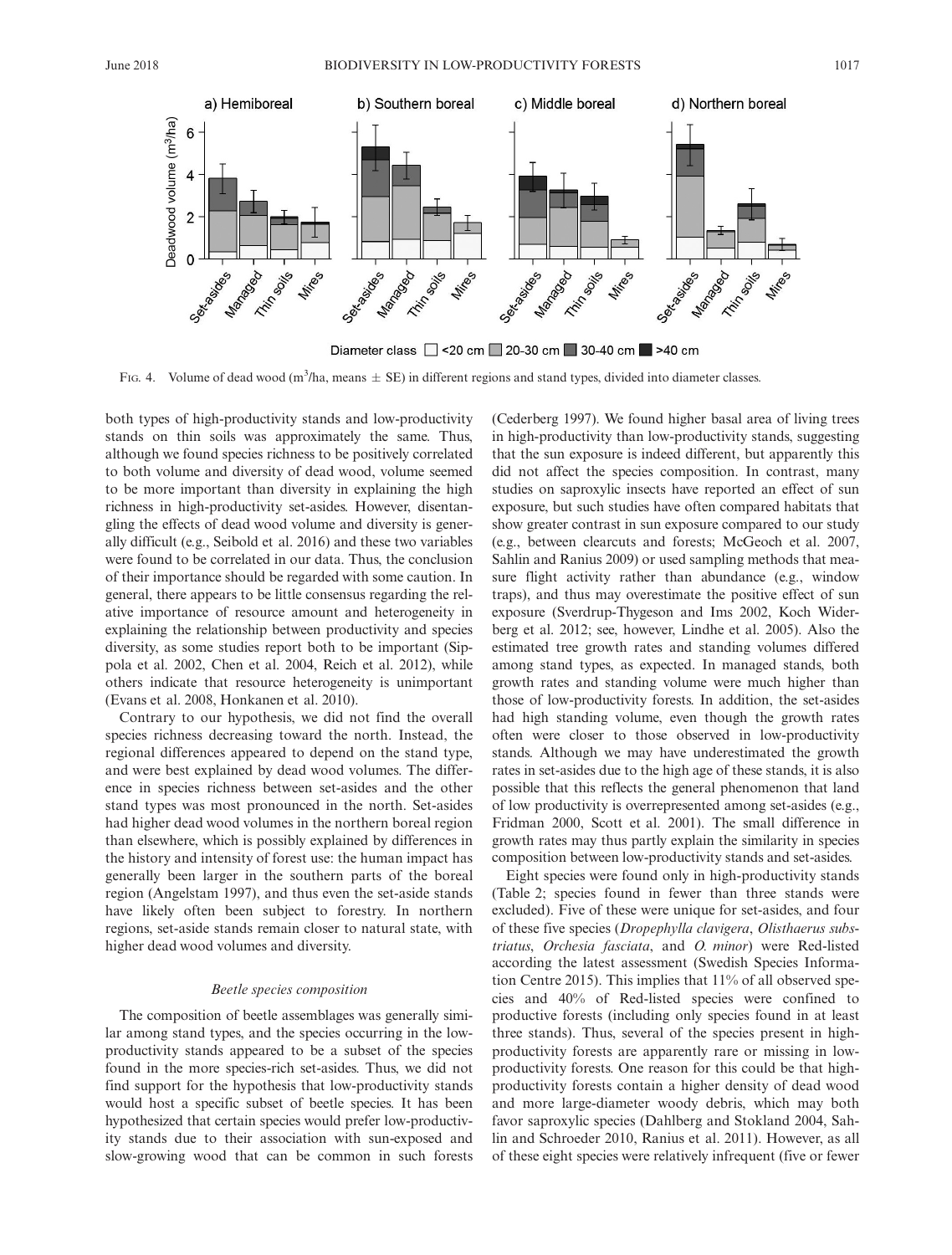observations in the whole data), there may also be some random variation in their occurrence.

## Differences between low-productivity forest types

Of the two types of low-productivity stands studied, stands on thin soils had higher species richness than mires. The composition of beetle assemblages was similar in both types of low-productivity forests, suggesting that these stand types are functionally similar habitats for saproxylic beetles. Thus, the difference in species richness is most likely explained by the lower volume and lower diversity of dead wood found in mires, especially in the northern regions. Stands on mires also appeared to have slightly lower productivity (due to lower observed tree growth rates), and lower standing tree volume than stands on thin soils, which likely has contributed to the observed differences in dead wood volume.

# Implications for conservation

Low-productivity forests have a lower conservation value than high-productivity forests, as they contain less dead wood and thus have a lower beetle species richness. Moreover, lowproductivity forests are not a distinct habitat with a specialized beetle fauna: although there were certain species that were only found in the high-productivity stands, a majority of the observed species still occurred in stands of both productivity classes. This implies that, by setting aside low-productivity forests, it is possible to obtain a relatively similar conservation effect as by setting aside high-productivity forest land if a larger area is set aside. If, for example, the volume of dead wood is used as a measure of the conservation value of an area, on average 1.8 and 3.6 times (1.3–2.0 and 2.0–8.0, depending on the region) larger area of stands on thin soils and mires, respectively, would be required to achieve the same conservation effect on saproxylic species in comparison to setting aside high-productivity land.

However, this comparison is reasonable only if species composition is similar among productivity classes. As several of the observed species, including several Red-listed species, were confined to the high-productivity stands, such forests seem to have an additional conservation value that cannot be fully compensated for by setting aside larger areas of low-productivity forests. Furthermore, in this study, both high-productivity and low-productivity stands were dominated by Scots pine, and consequently we only studied dead wood of Scots pine, which likely contributed to the similar beetle assemblages among stands. By selecting only pinedominated stands for the study, we have also likely excluded the most productive stand types, which may have increased the similarity in species assemblages. If other tree species and other types of habitats, including the most productive forest types, are considered, different productivity classes may host more distinct beetle communities (e.g., Similä et al. 2002). In that case, setting aside low-productivity forests cannot compensate for loss of high-productivity land.

#### **ACKNOWLEDGMENTS**

Olof Hedgren, Lars-Owe Wikars, and two anonymous reviewers provided valuable comments on the manuscript. Sveaskog AB provided stand data used for the selection of study sites. The study was funded by Stiftelsen Skogssällskapet (to T. Ranius) and the Swedish Research Council Formas (no. 2015-904, to T. Ranius and J. Strengbom).

## LITERATURE CITED

- Abrams, P. A. 1995. Monotonic or unimodal diversity-productivity gradients: What does competition theory predict? Ecology 76:2019–2027.
- Ahti, T., L. Hämet-Ahti, and J. Jalas. 1968. Vegetation zones and their sections in northwestern Europe. Annales Botanici Fennici 5:169–211.
- Anderson, M. J. 2001. A new method for non-parametric multivariate analysis of variance. Austral Ecology 26:32–46.
- Angelstam, P. 1997. Landscape analysis as a tool for the scientific management of biodiversity. Ecological Bulletins 46:140–170.
- Barton, K. 2016. MuMIn: Multi-Model Inference. R package version 1.15.6.<https://CRAN.R-project.org/package=MuMIn>
- Bates, D., M. Maechler, B. Bolker, and S. Walker. 2015. Fitting linear mixed-effects models using lme4. Journal of Statistical Software 67:1–48.
- Cederberg, B. 1997. De trädbärande impedimentens betydelse för rödlistade arter. Artdatabanken, Uppsala, Sweden.
- Cernold, Å. 1981. Utbytestabeller för rotstående skog. Centrala sågverksföreningen, Falun, Sweden.
- Chase, J. M., and M. A. Leibold. 2002. Spatial scale dictates the productivity-biodiversity relationship. Nature 416:427–430.
- Chen, H. Y. H., S. Légaré, and Y. Bergeron. 2004. Variation of the understory composition and diversity along a gradient of productivity in Populus tremuloides stands of northern British Columbia, Canada. Canadian Journal of Botany 82:1314–1323.
- Dahlberg, A., and J. Stokland. 2004. Vedlevande arters krav på substrat. Rapport No. 7. Skogsstyrelsen, Jönköping, Sweden.
- Evans, K. L., P. H. Warren, and K. J. Gaston. 2005. Species-energy relationships at the macroecological scale: a review of the mechanisms. Biological Reviews 80:1–25.
- Evans, K. L., S. E. Newson, D. Storch, J. J. D. Greenwood, and K. J. Gaston. 2008. Spatial scale, abundance and the species–energy relationship in British birds. Journal of Animal Ecology 77:395–405.
- Finnish Forest Research Institute. 2014. Finnish statistical yearbook of forestry. Metsäntutkimuslaitos, Vantaa, Finland.
- Fox, J., and S. Weisberg. 2011. An R companion to applied regression. Second edition. Sage, Thousand Oaks, California, USA. <http://socserv.socsci.mcmaster.ca/jfox/Books/Companion>
- Fridman, J. 2000. Conservation of forest in Sweden: a strategic ecological analysis. Biological Conservation 96:95–103.
- Gelman, A. 2008. Scaling regression inputs by dividing by two standard deviations. Statistics in Medicine 27:2865–2873.
- Gelman, A., and Y.-S. Su. 2016. arm: Data analysis using regression and multilevel hierarchical models. R package version 1.9-3. <https://CRAN.R-project.org/package=arm>
- Gillman, L. N., and S. D. Wright. 2006. The influence of productivity on the species richness of plants: a critical assessment. Ecology 87:1234–1243.
- Gjerde, I., M. Sætersdal, J. Rolstad, K. Olaf Storaunet, H. H. Blom, V. Gundersen, and E. Heegaard. 2005. Productivity-diversity relationships for plants, bryophytes, lichens, and polypore fungi in six northern forest landscapes. Ecography 28:705–720.
- Grueber, C. E., S. Nakagawa, R. J. Laws, and I. G. Jamieson. 2011. Multimodel inference in ecology and evolution: challenges and solutions. Journal of Evolutionary Biology 24:699–711.
- Hervé, M. 2016. RVAideMemoire: Diverse basic statistical and graphical functions. R package version 0.9-62. [https://CRAN.R](https://CRAN.R-project.org/package=RVAideMemoire)[project.org/package=RVAideMemoire](https://CRAN.R-project.org/package=RVAideMemoire)
- Honkanen, M., J.-M. Roberge, A. Rajasärkkä, and M. Mönkkönen. 2010. Disentangling the effects of area, energy and habitat heterogeneity on boreal forest bird species richness in protected areas. Global Ecology and Biogeography 19:61–71.
- Hsieh, T. C., K. H. Ma, and A. Chao. 2016a. iNEXT: an R package for rarefaction and extrapolation of species diversity (Hill numbers). Methods in Ecology and Evolution 7:1451–1456.